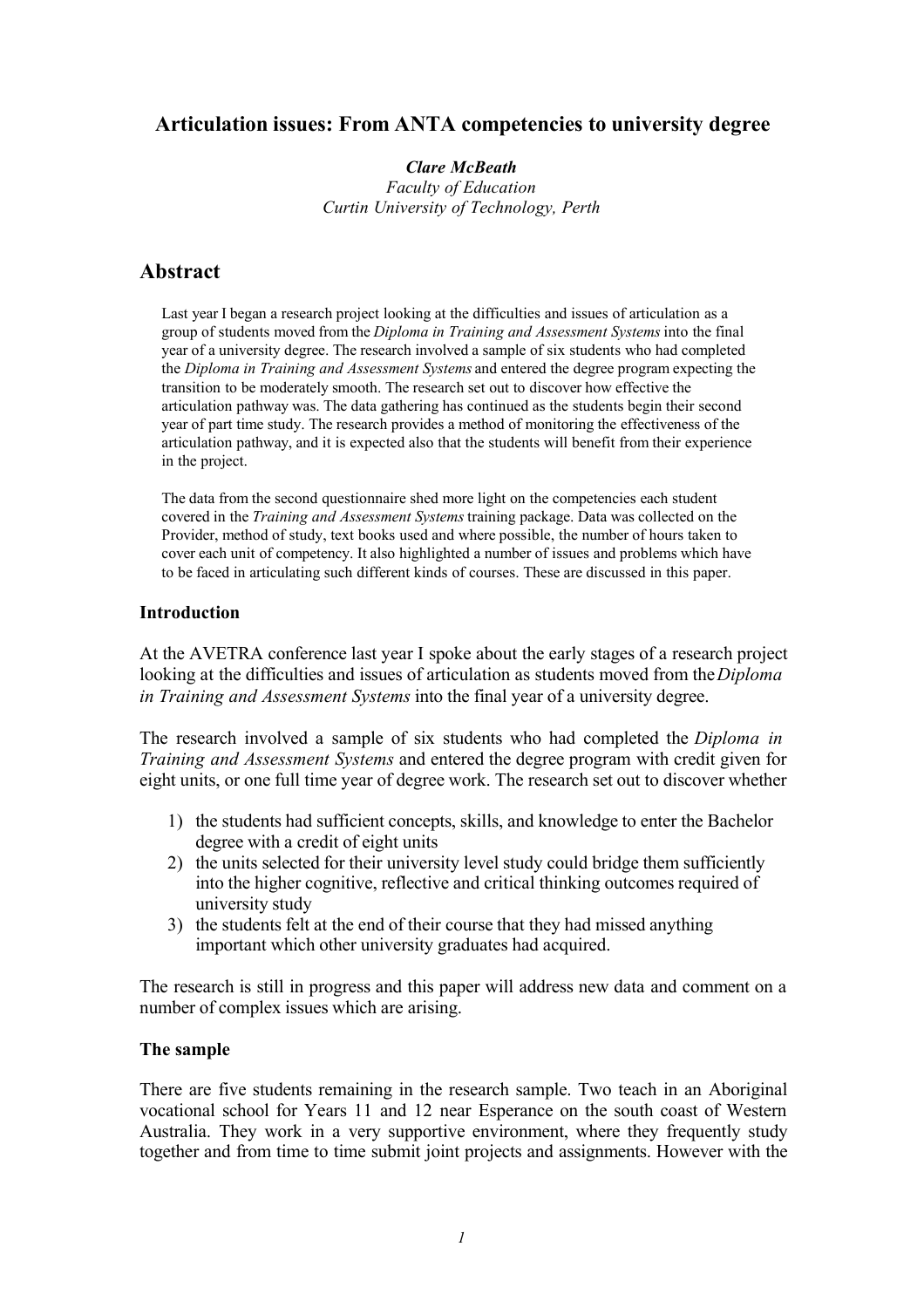absence of the Principal for much of last year, they both carried increased workloads and were frequently very busy.

Two others are at the Pilbara College of TAFE at Hedland, nearly 1700 K north of Esperance. One is a lecturer in the electrical trades who has been teaching for over twenty years, and the other has a Diploma in FrontLine Management and has recently joined the TAFE college from BHP, where she was involved in staff training. The fifth is a support staff member at Curtin University in Perth, where she works in the Faculty of Education, Language Studies and Social Work, and is involved in staff development. Previously she ran a business as a training manager and hopes to do so again when she completes the degree.

Two are female and three male. All were full time trainers at the time they studied for their *Diploma in Training and Assessment Systems.*

Currently they all study part time by Distance Education, including the student in Perth. This is the second year of their study and they are already beginning to spread out in their rate of study and their achievement levels.

|           | Number of<br>units<br>completed by<br><b>Dec 2002</b> | Number of<br>units enrolled<br>in this<br>semester | Number of<br>units enrolled<br>in next<br>semester | Course<br>weighted<br>average % |
|-----------|-------------------------------------------------------|----------------------------------------------------|----------------------------------------------------|---------------------------------|
| Student 1 |                                                       |                                                    |                                                    | 82.0                            |
| Student 2 |                                                       |                                                    |                                                    | 77.0                            |
| Student 3 |                                                       |                                                    |                                                    | 73.5                            |
| Student 4 |                                                       |                                                    |                                                    | 85.5                            |
| Student 5 |                                                       |                                                    |                                                    | 76.5                            |

### **Table 1: Student progress**

### **The research**

To this date they have answered two questionnaires. The first questionnaire was designed as an introductory exercise to try to set the scene. There were things which I needed to know, like whether they had all completed Certificate IV in *Assessment and Workplace Training* before they embarked on the Diploma, for instance. I needed to know a bit about their experiences with the Diploma, which units of competence they had covered and where they felt their strengths lay. They were also asked to comment on the amount of background and theory they received in the Diploma to back up the competencies. I also wanted some ideas on why they had enrolled in the degree and what they hoped to gain from doing a university level course.

The second questionnaire, on which I will base this paper, attempted to gather more information on the Diploma course they had completed. For each of the*Workplace and Assessment Systems* units they had studied they were asked to give the name of the Provider, the mode of study (ie, face to face, distance education, etc) and the names of any texts books used in the unit, the number of hours spent on the unit and the assignments completed.

It was my intention to assess from this information the depth into which the *Workplace and Assessment Systems* competencies had been explored and the level at which they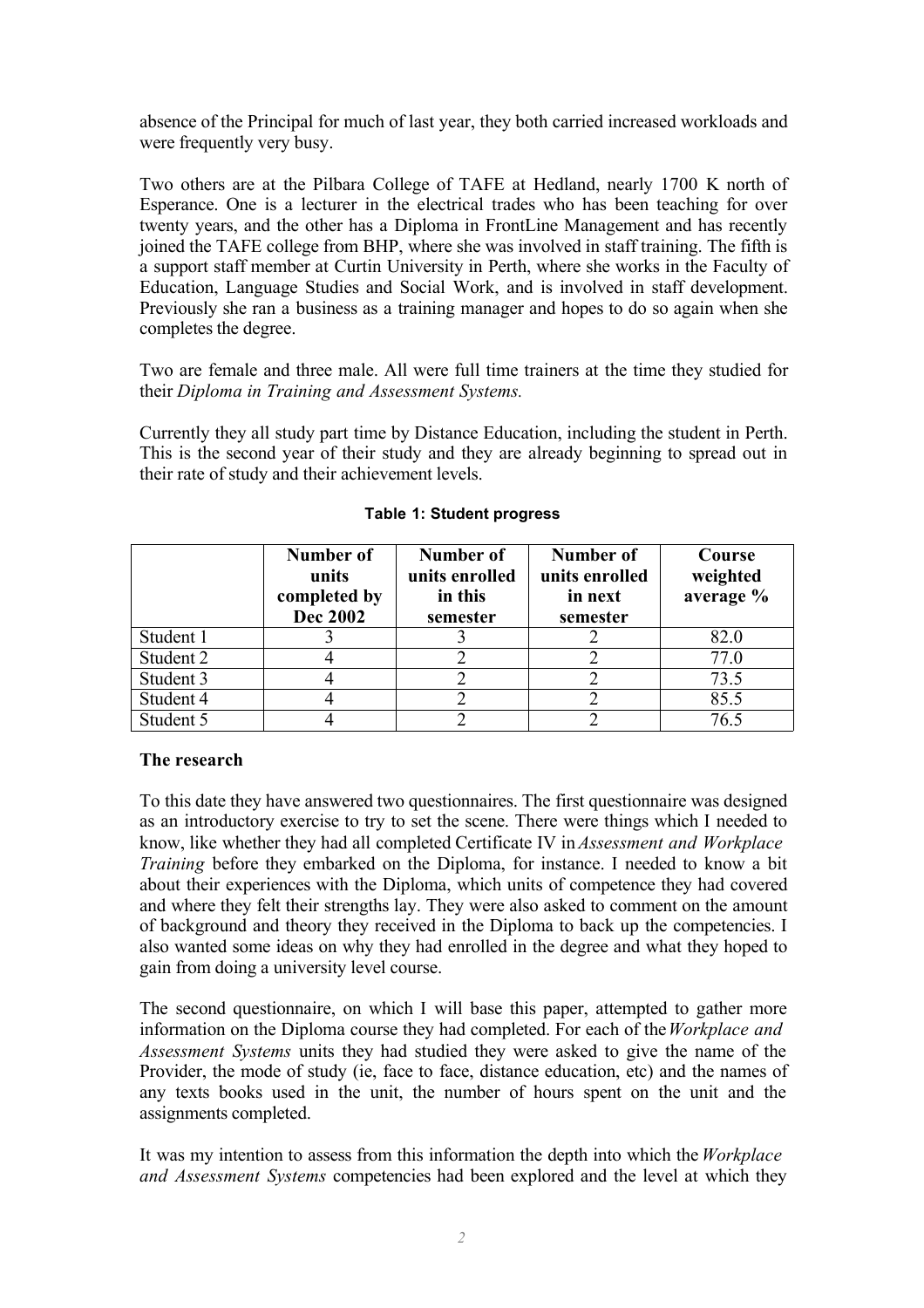had been achieved. I hoped to get a feel for the rigour, or lack of rigour, in the course and the standards reached.

The questionnaires were distributed by email, completed and returned by email or by post.

## **Findings**

Three private Registered Training Providers (RTOs) deliverd the courses to the five students. In the case of the Hedland students, their Award was certified (as distinct from delivered) by their local TAFE College when they had completed the distance Education requirements of their interstate provider. The Esperance students' Diplomas were certified by a TAFE College in Perth, again after they had completed the work set by their private provider. The other respondent had received the Diploma from the private provider which had delivered the course.

Modes of study were varied but in each case they were described as flexible. The following delivery modes were mentioned by the five respondents.

- Course work by distance education
- RPL, Face to face, one on one, some flexible delivery
- A combination of face to face and distance education
- Distance Education
- Face to face workshop with substantial reading and activity outside the classroom
- Face to face and independent study

One respondent described the face to face component of his course as flexible and interactive. Note also that he refers to Certificate IV as comprising the first part of his course, as in fact did all the students. In each case the Certificate IV course ran directly into the Diploma.

Firstly the delivery of the training was of a relatively flexible nature in an attempt to work in with all the staff who were working full time. There were a number of visits from [the instructor] to [the institution] where he conducted a number of workshops. These varied from 1 day visits to 3-4 day visits involving intensive training sessions covering the relevant material associated with the Diploma.

From memory, the course was quite interactive and allowed for questions and discussion as we grasped the relevant skills required for the units. We completed smaller tasks as part of the Cert 1-4 qualifications. These included practical demonstrations as well as some written tasks.

Three people mentioned intensive workshops, or training sessions of one, three or six day duration. One described the delivery in more detail.

The Diploma was split into two six day intensive workshop blocks with five months in between the blocks. The learning was done in a workshop situation, which was intensive, and required a substantial amount of reading and activity outside the classroom

Three respondents mentioned RPL. Several elaborated further.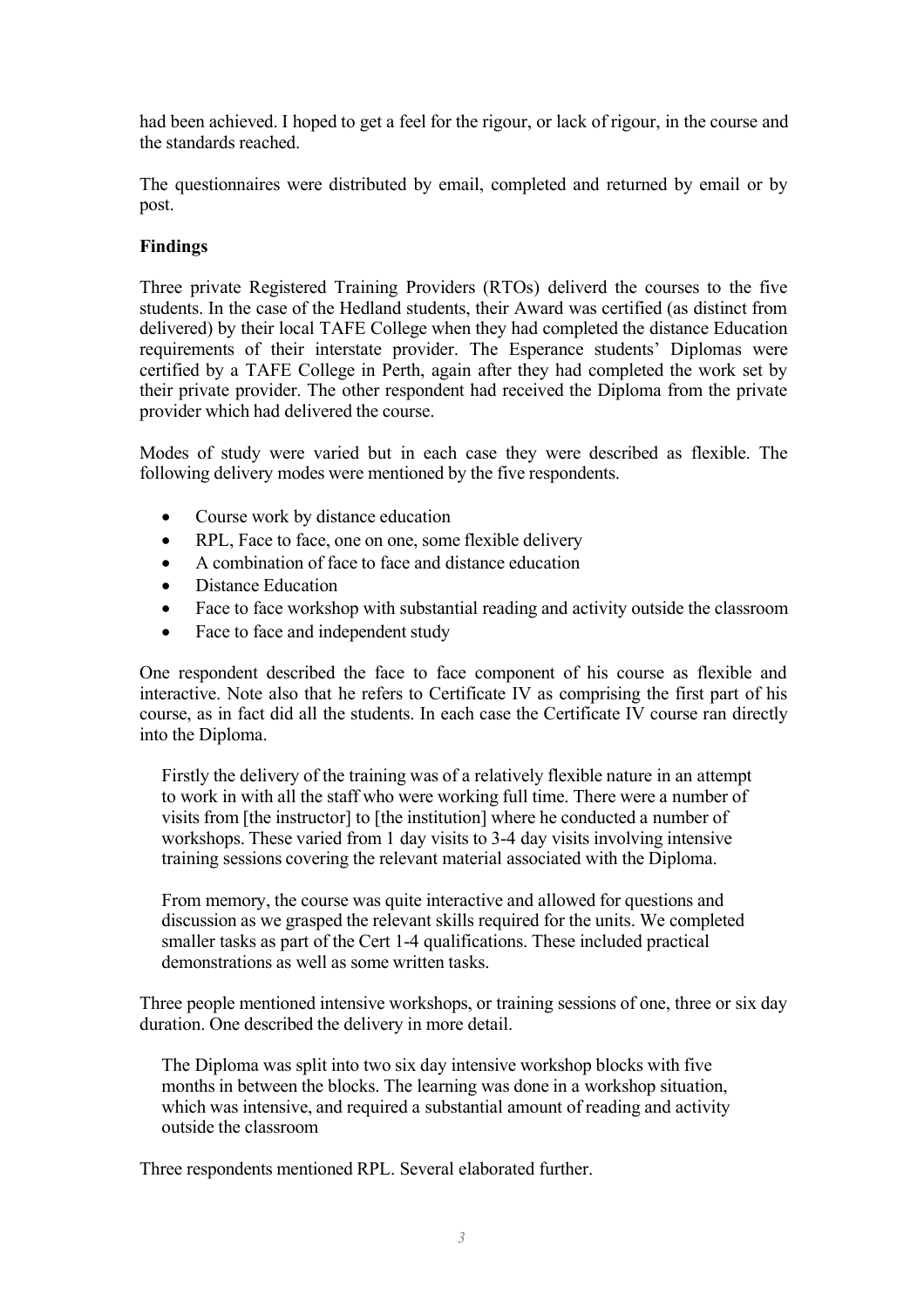… we were interviewed by the instructor to ascertain what recognised prior learning we had so that the appropriate training could be implemented according to the areas we needed to cover.

The items I produced in the interview were credited towards my Diploma so I only needed to complete 1 or 2 assignments.

The questions regarding set text books were intended to elicit whether the students had read any theory or research as part of their study. In each case the respondents said they had only used materials prepared by the provider – photocopied workbooks, handouts, or manuals. The Hedland respondents referred to their Provider's materials as Study Guides, and there appeared to be three of them designed specifically for the Diploma course. The Esperance people referred to the booklets they had used in Certificate IV, *Work Place Training* and *Workplace Assessor* being used as references. Another respondent referred to the use of various ANTA, Training Accreditation Council and Department of Training publications.

This information gave very little idea of content, theoretical components or depth of coverage of the various competencies, or whether the practical tasks had been supported by underpinning knowledge.

The answers on assignments were also varied. Two respondents were disappointingly vague.

I found it difficult to remember how many hours it took to complete the assignments. I also found it difficult to give specific titles to assignments.

It was a while back when we completed the training for our Diploma and some of the details are a little sketchy.

The most formal assessment was done by the Hedland respondents, who also appeared to be the most definite about what they had done. Here are the assignments they listed.

- Assessment 2500 word Maximum: Design a course based on competency standards within a Training Package
- Assignment 2500 words maximum: including Evaluation Plan and Report
- Assignment 2500 to 4000 words: Audit and Report on a Vocational Education and Training Process
- Design and establish the training system for induction training for BHP Billiton to be presented by EP TAFE
- Manage the training system I designed for in unit 1. Numerous meetings with the stakeholders to insure the college was meeting their needs and requirements. Complied with college guidelines and to Mines Department of WA. Including things like assessment and records which had to be kept for 5 years.
- The project was to evaluate the induction process that had been developed and implemented above.
- Was to look at developing the induction for BHP Billiton as above.

The fifth respondent listed her assignments as follows.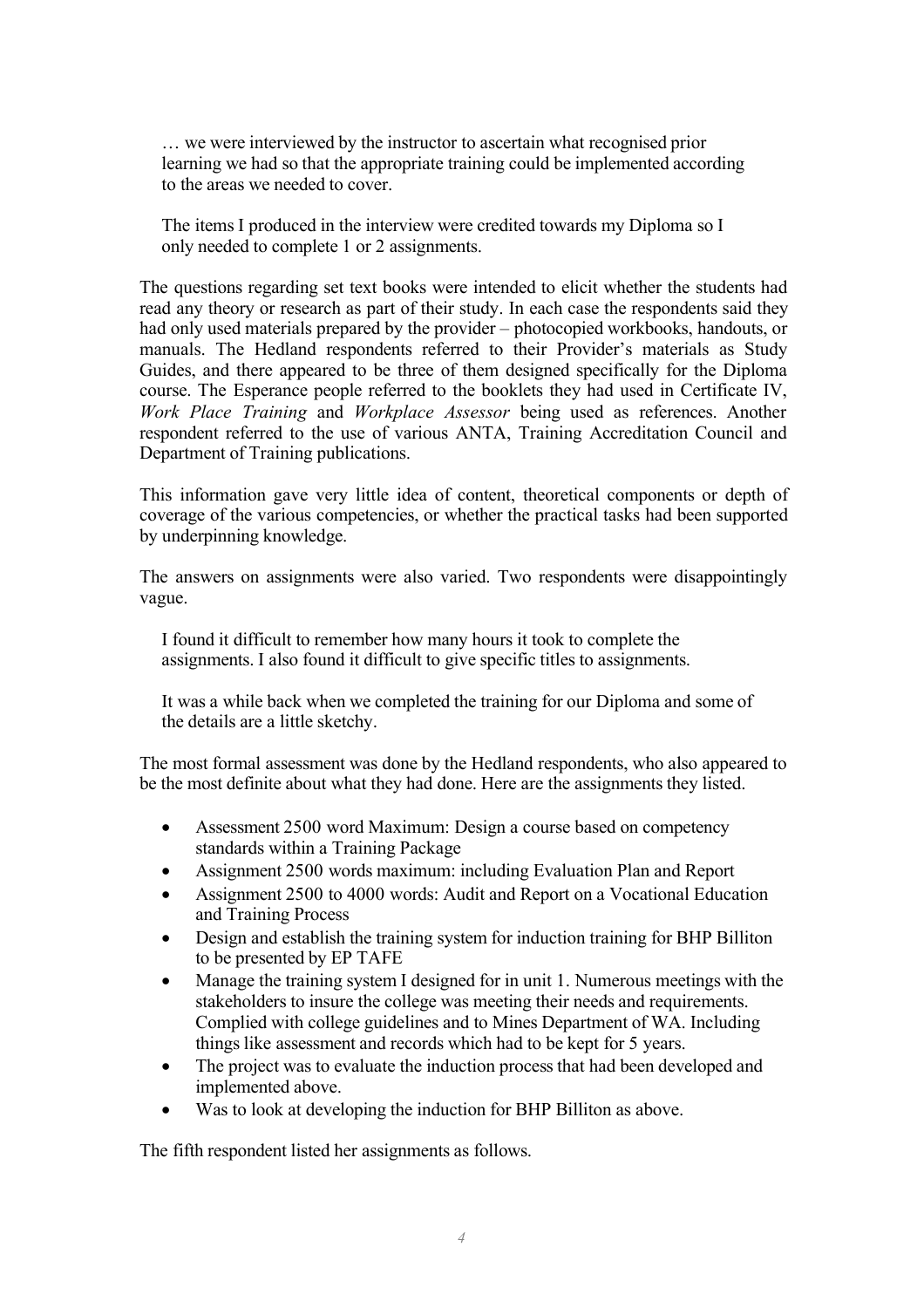- Case studies of training environments
- Analysis of the system, to determine compliance with audit requirements (like a TAC audit), contingency plans, policies, procedures and system manual designed and used by the training company
- Live analysis of the RTO's training system
- This was an analysis of the existing system and improvements were implemented.

Several students mentioned the flexibility of deadlines and working at their own pace. This was obviously seen as a positive feature of this kind of study program.

### **The issues**

Ever since I first undertook research in the area of articulation and cross sectoral transfer (Parkinson, Mitchell & McBeath, 1986) one of the most difficult issues has been the suspicion by universities that practical tasks, such as those taught at TAFE colleges, and in the training sector generally, lack the theoretical underpinning knowledge, and hence rigor, required by university study.

In the intervening years, universities themselves have moved more towards "clinical practice" in the preparation of professionals for the workplace, while continuing to value the knowledge emerging from up-to-date research and theory. On the other hand, the training sector has moved further away from the use of research, theory and underpinning knowledge, towards assessed performance of defined competencies. The Training Packages used in the training sector "consist of industry-based competency standards, together with qualification and assessment guidelines", which "are gradually replacing all previous forms of curriculum approaches." (Smith, 2002). Students are required to do things without necessarily finding out why. The gap between the kind of education which universities value and that valued in the training sector has once again widened, and the suspicions voiced by the universities in the 1980s remain.

Another important issue is that concerning "recognition of prior learning" (RPL) or "recognition of current competency" (RCC) in the training sector. One of the respondents in this study mentioned having to submit only two assignments after he had produced a number of items requested by the instructor. This teacher was not increasing his knowledge and competence, as he would be required to by a university course, but merely producing evidence that he was already performing the competency in his work.

There is also the possibility of universities being asked to award credit for Recognition of Prior Learning or Exemptions given towards the Diploma. When this occurs, how can anybody know exactly what the original knowledge or performance might have been? Does this knowledge or performance relate even vaguely to the university unit the student is exempted from?

A related factor is the current bureaucratic restrictions on the training sector as to when courses can be offered and how often. I recently dealt with a request from a trainer for university credit to be granted against her newly completed *Diploma in Training and Assessment Systems*, but when I inspected her certificate, I noticed that every one of her units, in both the Certificate IV and the Diploma, was given as an Exemption. I immediately contacted the staff training officer who had certified the Diploma certificate, and asked him for an explanation. He told me that as the RTO had not sought funding to offer the *Diploma in Training and Assessment Systems*, he had allowed this staff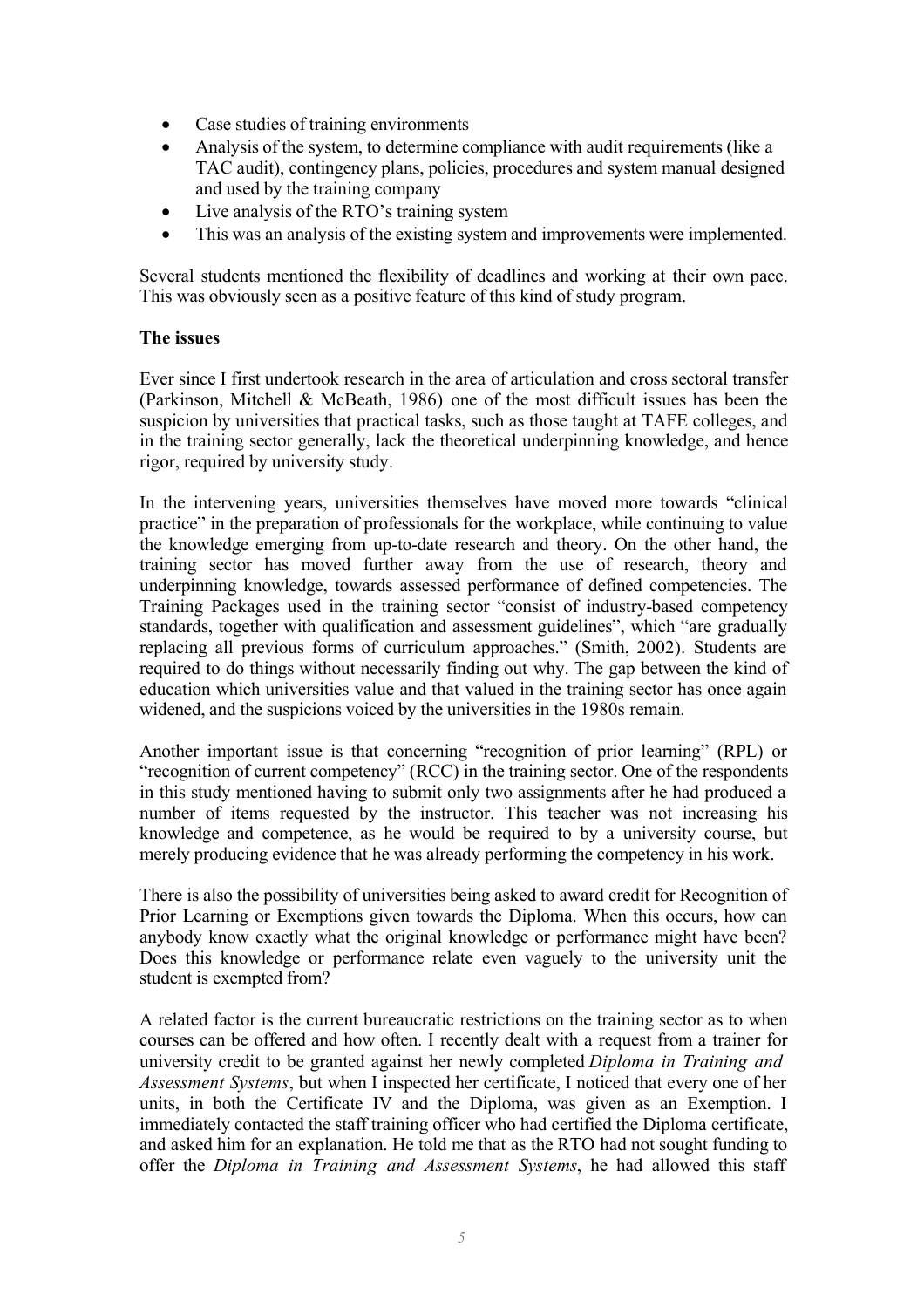member to complete the course under the banner of a *Certificate in Business Management* and transfer that to the Diploma she really needed. This matter is not yet resolved, but it is possible that this trainer holds an invalid Diploma because of the effort of that RTO to "get around" the regulations.

A final issue I would like to address is the difference as I see it between the quality of one-off professional development sessions and formal courses. In the case of my sample, I believe both ends of this continuum were represented. It was disconcerting to read comments from some of the respondents that they did not really remember what assignments they had done, or how long they had spent on each unit. This vagueness, while not casting aspersions on the honesty or even the quality of the teaching and learning involved, does indicate a casualness of approach which would not have occurred in a formal or more rigorous course.

The level of flexibility of delivery may partly explain the casualness, but I doubt whether it would have happened with a university course, no matter how flexible the delivery. There is research questioning the nature and value of professional development when it is not reinformced with adequate in depth analysis and application, and relevant follow-up activities. (Ball, 1996; Wilson & Berne, 1999).

### **The next stage**

The next stage of the research will look at the university units from which the Diploma students have been exempted, and ascertain what the respondents might think about them.

It was already evident from the research conducted last year that the amount of credit transfer awarded to these students was too much. They had been given the 200 points of credit according to a university approved decision set out a number of years before. Innovations such as this however sometimes need to be monitored and evaluated and can be altered on the advice of the Head of Department. This research is providing the monitoring and evaluating process and the students have agreed to take part in the research on a voluntary basis. Whatever the research reveals and whatever the final advice given by the Head of Department might be, they will not lose their 200 points of credit.

It is too early yet to attempt answers to the three research questions given at the beginning of this paper. However, patterns are emerging and the issues of articulation and its inherent problems are beginning to take shape. It is hoped that three or four more questionnaires or even interviews might elicit rich data to help identify the problems implicit in articulating from one kind of course to another. So far the data appears more positive than at first expected. The experiences of the students now into the second year of their course are not traumatic, and their results are proving acceptable, some indeed are excellent. They themselves continue to indicate a high level of belief in the pathway they have undertaken.

One of the reasons for discussing this issue at a conference like this is the hope that people who have taught in the Diploma course come together with others who have taught in university VET teacher training courses. Through discussion and the sharing of ideas we can shed light on some more of the issues which will arise in this ongoing research, perhaps identifying further important questions which need to be asked. We may even get to the point of suggesting some answers to the problems of students